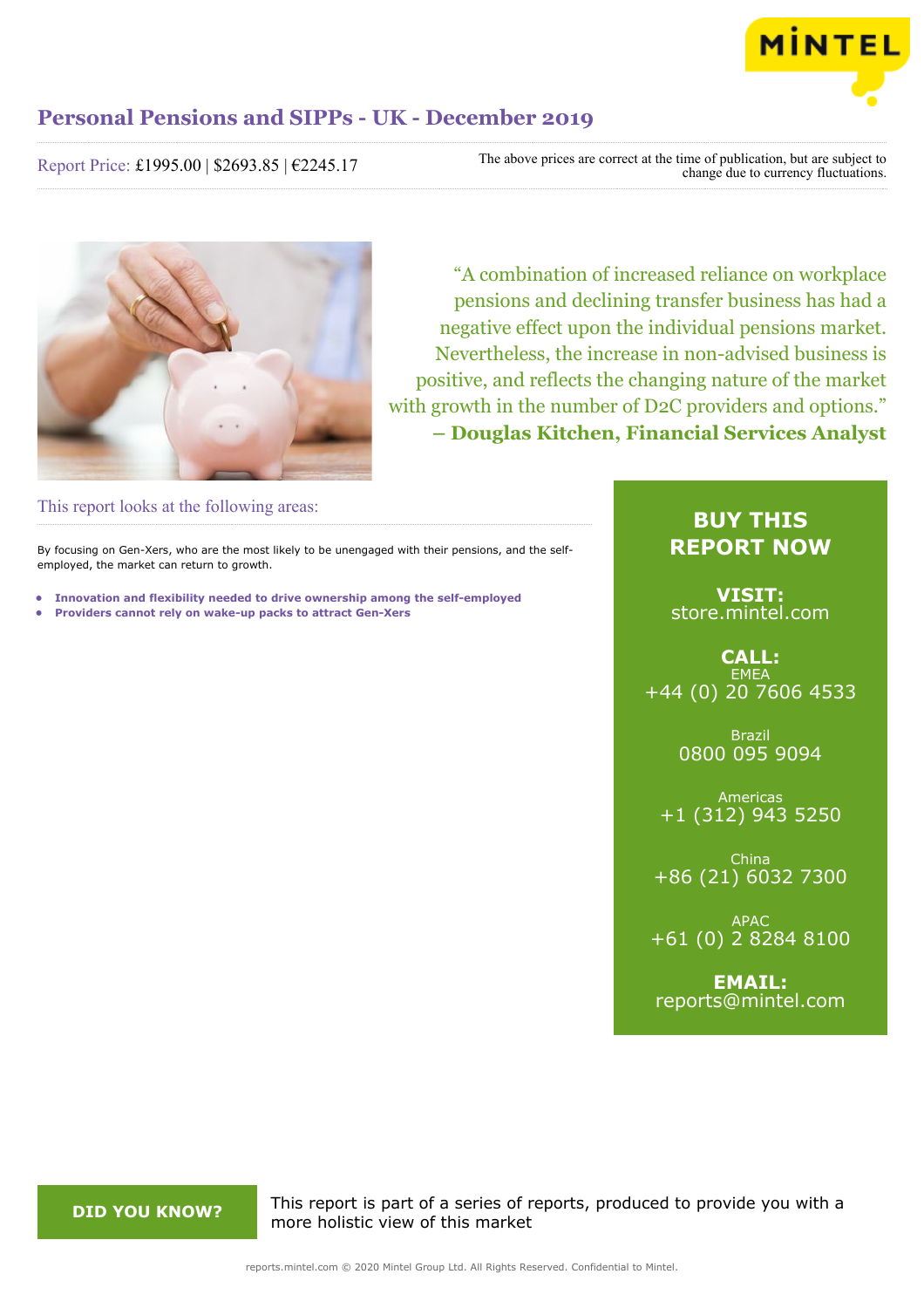

| Report Price: £1995.00   \$2693.85   €2245.17 |  |
|-----------------------------------------------|--|
|-----------------------------------------------|--|

The above prices are correct at the time of publication, but are subject to change due to currency fluctuations.

# **Table of Contents**

# **Overview**

What you need to know

Products covered in this Report

#### **Executive Summary**

# The market

New premium income falls for the second year in a row…

# …and is set to continue its decline

Figure 1: Forecast of new individual pension business – fan chart, 2014-24

#### SIPP sales also fall for the second consecutive year

Figure 2: Number of regulated SIPP, personal pension and stakeholder pension sales, 2015-19

# Non-advised sales the best-performing channel…

# Average individual pension contributions fell in 2017/18

Figure 3: Personal and stakeholder pension annual contributions, 2013/14-2017/18

#### …while the self-employed continue to remain unengaged

Figure 4: Number of self-employed personal and stakeholder pension members and total contributions, 2013/14-2017/18

# New wake-up packs enter the market

Companies and brands

## Royal London retains top spot

A fall in DB transfers hits the larger SIPP providers

# AJ Bell prioritises advised customers

Penfold focuses on the self-employed

# The consumer

# Confusion around pension ownership

Figure 5: Type of pension owned, September 2019

# Almost half of workplace pension savers are not saving anywhere else

#### Individual pension holders expect to turn to financial advice

Figure 6: Agreement with attitudes towards pensions and retirement planning, by pension ownership, September 2019

# Just 6% intend to open an individual pension

Figure 7: Agreement with attitudes towards pensions and future retirement plans, by pension ownership, September 2019

# Converting interest into ownership is a challenge

# Individual pension holders are more engaged

### Clarity and transparency are key factors

Figure 8: Important factors among owners of individual pensions, September 2019

#### What we think

# **Issues and Insights**

Innovation and flexibility needed to drive ownership among the self-employed

# BUY THIS REPORT NOW

**VISIT:** [store.mintel.com](/reports.mintel.com//display/store/921354/) **CALL:** EMEA +44 (0) 20 7606 4533 Brazil 0800 095 9094 Americas +1 (312) 943 5250 | China +86 (21) 6032 7300 APAC +61 (0) 2 8284 8100 **EMAIL:** [reports@mintel.com](mailto:reports@mintel.com)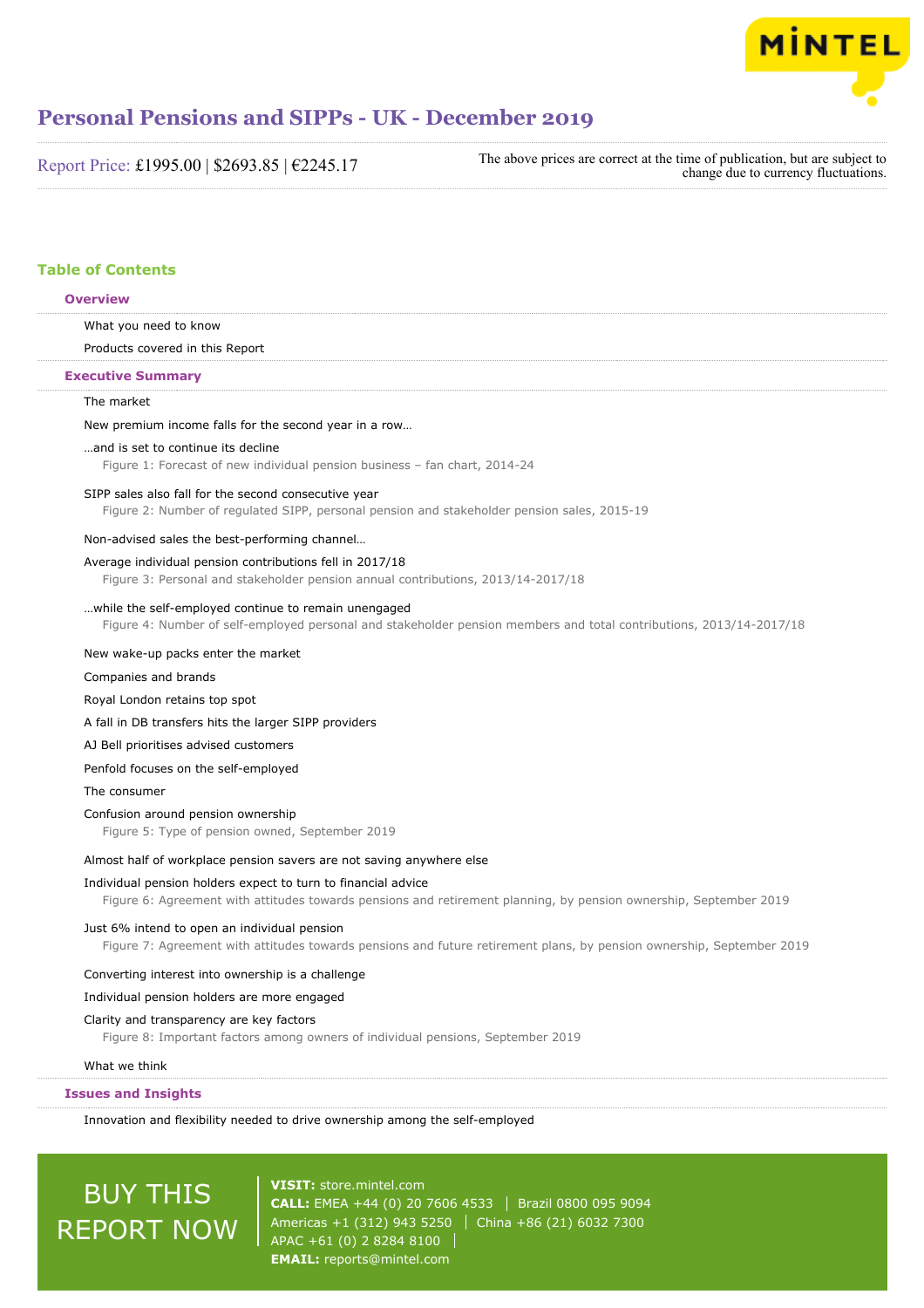

Report Price: £1995.00 | \$2693.85 | €2245.17

The above prices are correct at the time of publication, but are subject to change due to currency fluctuations.

| The facts                                                                                                                                                                                        |
|--------------------------------------------------------------------------------------------------------------------------------------------------------------------------------------------------|
| The Implications                                                                                                                                                                                 |
| Providers cannot rely on wake-up packs to attract Gen-Xers                                                                                                                                       |
| The facts                                                                                                                                                                                        |
| The implications                                                                                                                                                                                 |
| The Market - What You Need to Know                                                                                                                                                               |
| New single-premium income falls for the second year in a row                                                                                                                                     |
| driven by a decline in single-premium personal pensions                                                                                                                                          |
| SIPP sales also fall for the second consecutive year                                                                                                                                             |
| Non-advised sales the best-performing channel                                                                                                                                                    |
| Average individual pension contributions fell in 2017/18                                                                                                                                         |
| while the self-employed continue to remain unengaged                                                                                                                                             |
| New wake-up packs enter the market                                                                                                                                                               |
| <b>Market Size and Forecast</b>                                                                                                                                                                  |
| Slight fall in the number of in-force individual pensions in 2018<br>Figure 9: Individual pension business in force, by product type, 2018                                                       |
| SIPPs account for 34% of the non-workplace pensions market                                                                                                                                       |
| New single-premium income set to fall for the second consecutive year<br>Figure 10: New individual pension business, 2015-19                                                                     |
| New individual pension business to continue to decline<br>Figure 11: Forecast of new individual pension business - fan chart, 2014-24                                                            |
| Figure 12: Forecast of new individual pension business, 2014-24                                                                                                                                  |
| Forecast methodology                                                                                                                                                                             |
| <b>Market Segmentation</b>                                                                                                                                                                       |
| New single-premium pensions set to fall by 20%                                                                                                                                                   |
| Stakeholder pensions continue their decline                                                                                                                                                      |
| Figure 13: Number of new individual personal pension, stakeholder pension and insured SIPP sales, 2015-19                                                                                        |
| Figure 14: Value of new individual personal pension, stakeholder pension and insured SIPP sales, 2015-19                                                                                         |
| SIPP sales decline for the second year running, but still dwarf other individual pensions market<br>Figure 15: Number of regulated SIPP, personal pension and stakeholder pension sales, 2015-19 |
| Regulatory scrutiny has hampered pension transfers<br>Figure 16: Transfers as a share of new individual pension business, by product type, 2015-18                                               |
| <b>Channels to Market</b>                                                                                                                                                                        |
| Non-advised sales increase across the board                                                                                                                                                      |
| with SIPPs the main beneficiary                                                                                                                                                                  |
| Sharp decline in adviser sales for personal and stakeholder pensions<br>Figure 17: New individual personal pension business, by sales channel, 2015-18                                           |
| Figure 18: New individual stakeholder pension business, by sales channel, 2015-18                                                                                                                |

# BUY THIS REPORT NOW

**VISIT:** [store.mintel.com](/reports.mintel.com//display/store/921354/) **CALL:** EMEA +44 (0) 20 7606 4533 | Brazil 0800 095 9094 Americas +1 (312) 943 5250 China +86 (21) 6032 7300 APAC +61 (0) 2 8284 8100 **EMAIL:** [reports@mintel.com](mailto:reports@mintel.com)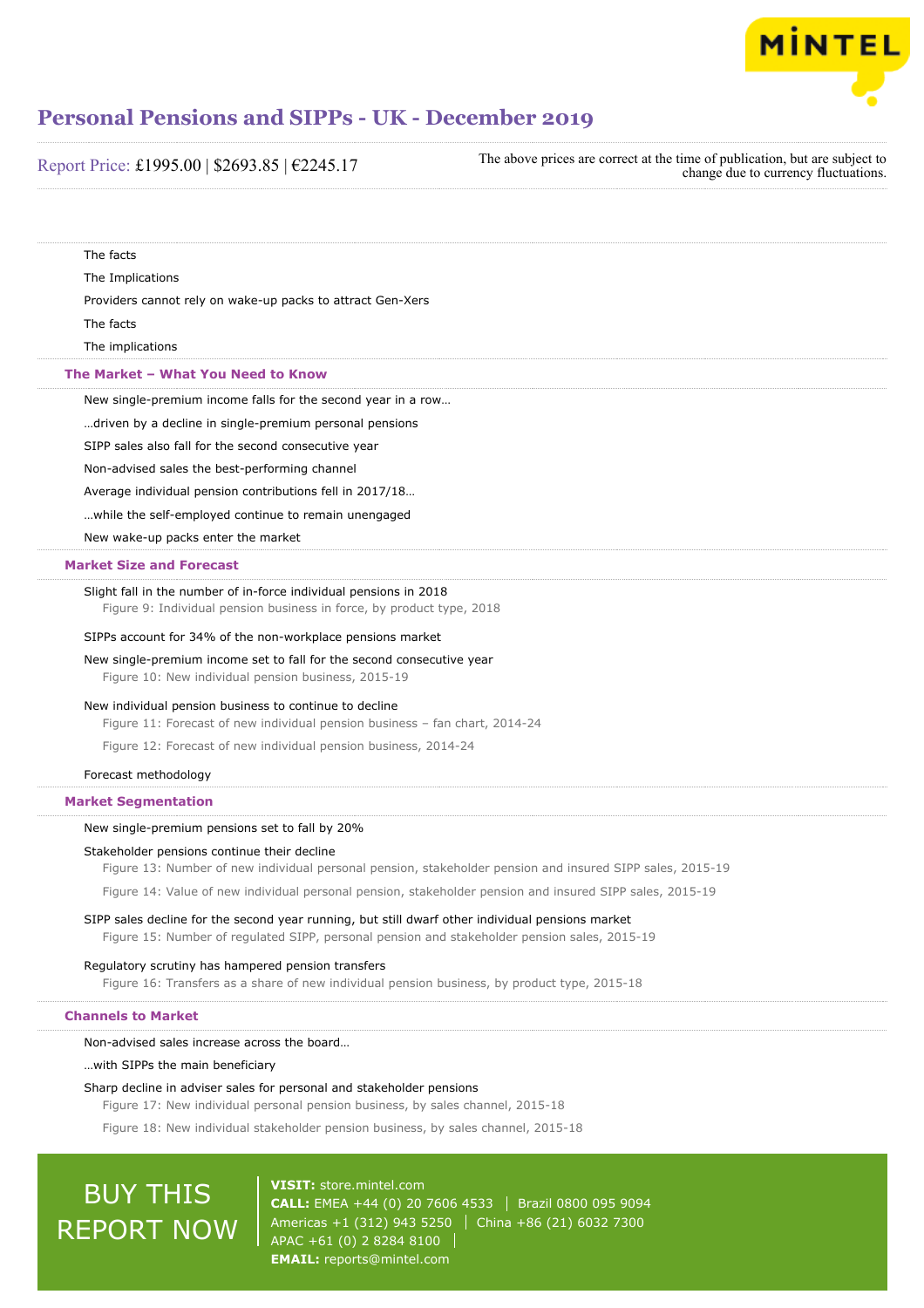

| Report Price: £1995.00   \$2693.85   $€2245.17$ | The above prices are correct at the time of publication, but are subject to<br>change due to currency fluctuations. |
|-------------------------------------------------|---------------------------------------------------------------------------------------------------------------------|
|-------------------------------------------------|---------------------------------------------------------------------------------------------------------------------|

Figure 19: New individual insured SIPP business, by sales channel, 2015-18

# **Market Drivers**

Auto-enrolment drives increased workplace pension membership

Figure 20: Membership of occupational pension schemes, by membership type, UK, 2008-18

# Employers drive increased personal pension contributions

Figure 21: Personal and stakeholder pension annual contributions, 2013/14-2017/18

# Self-employed personal pension members and contributions fall

Figure 22: Number of self-employed personal and stakeholder pension members and total contributions, 2013/14-2017/18

#### **Regulatory and Legislative Environment**

The Pension Schemes Bill is introduced

With a focus on the Pensions Dashboard…

…and tackling pension transfer fraud

Attention turns to improving the advice and speed of transfers

Through the FCA…

…and industry bodies

Wake-up pack revamp could increase engagement…

…while the DWP prioritises the self-employed

# **Companies and Brands – What You Need to Know**

Royal London retains top spot

A fall in DB transfers hits the larger SIPP providers

AJ Bell prioritises advised customers

New D2C products enter the market

Penfold focuses on the self-employed

### **Provider Rankings**

#### Royal London retains top spot

Figure 23: Rankings of top 10 providers of insurance-administered individual and group pension business, by total gross premium income, 2017 and 2018

Decrease in DB transfers affects larger SIPP providers

# **Competitive Strategies**

Established brands focus on improving engagement

Lloyds and Scottish Widows

L&G's own Pensions Dashboard

AJ Bell focusses on the advised market

LV= unveils a new range of ESG funds

New D2C products become more commonplace

Through Fintech apps…

…and D2C investment platforms

New digital-only provider Penfold focuses on the self-employed

# BUY THIS REPORT NOW

**VISIT:** [store.mintel.com](/reports.mintel.com//display/store/921354/) **CALL:** EMEA +44 (0) 20 7606 4533 Brazil 0800 095 9094 Americas +1 (312) 943 5250 | China +86 (21) 6032 7300 APAC +61 (0) 2 8284 8100 **EMAIL:** [reports@mintel.com](mailto:reports@mintel.com)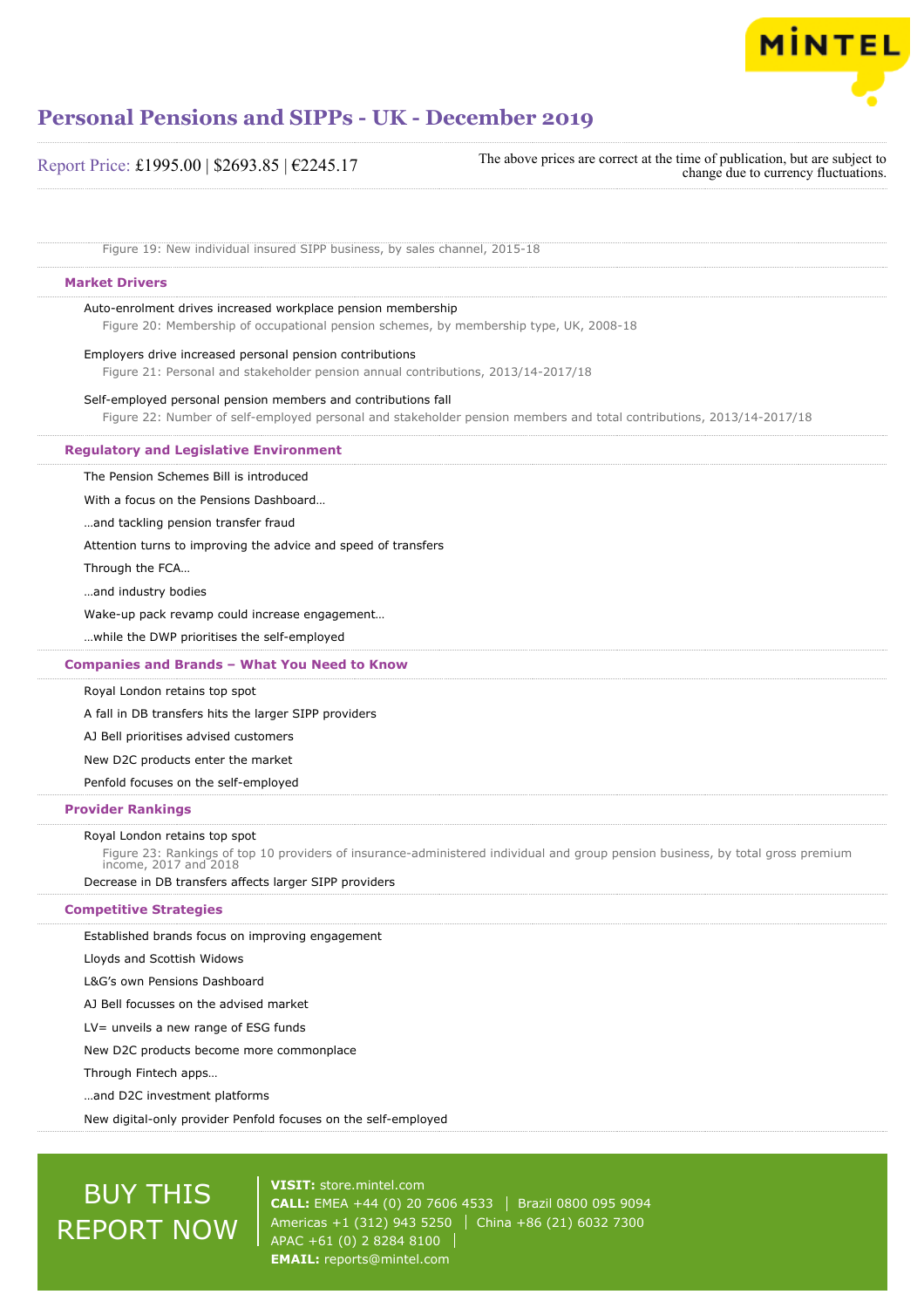

| Report Price: £1995.00   \$2693.85   €2245.17 | The above prices are correct at the time of publication, but are subject to<br>change due to currency fluctuations. |
|-----------------------------------------------|---------------------------------------------------------------------------------------------------------------------|
|-----------------------------------------------|---------------------------------------------------------------------------------------------------------------------|

# **The Consumer – What You Need to Know**

Confusion around pension ownership

Almost half of workplace pension savers are not saving anywhere else

Individual pension holders expect to turn to financial advice

Just 6% intend to open an individual pension

Converting interest into ownership is a challenge

Individual pension holders are more engaged

Clarity and transparency are key factors

# **Pension Ownership**

Three quarters own a pension…

…but there is confusion around type of pension held

Significant scope for greater targeting of the self-employed

Figure 24: Type of pension owned, September 2019

#### Most individual pension holders own more than one pot

Figure 25: Number of pension pots owned, by pension ownership, September 2019

#### **Other Retirement Savings**

# 48% are relying on their workplace pension

Figure 26: Other retirement savings methods, by pension ownership, September 2019

Convincing existing investors should be a key focus

Figure 27: Other retirement savings methods, by financial situation, September 2019

## **Attitudes towards Pensions and Retirement Planning**

#### Individual pension holders are more confident about pensions…

Figure 28: Agreement with attitudes towards pensions, by pension ownership, September 2019

#### …and are more likely to seek financial advice about their pension

#### Millennials have good intentions but need help

Figure 29: Agreement with attitudes towards pensions and retirement planning, by pension ownership, September 2019

## **Future Retirement Plans**

Just 6% plan on opening an individual pension within the next two years

#### Millennials show more enthusiasm…

### …but Gen-Xers need to be convinced

Figure 30: Agreement with attitudes towards pensions and future retirement plans, by pension ownership, September 2019

## Converting interest to ownership among the self-employed will be key

Figure 31: Agreement with attitudes towards pensions and future retirement plans, by employment status, September 2019

# Individual pensions not a front-of-mind retirement planning solution

Figure 32: Agreement with attitudes towards pensions and future retirement plans, by response to the statement 'I am currently planning for retirement', September 2019

# **Pension Engagement**

Personal pension holders are more engaged

# BUY THIS REPORT NOW

**VISIT:** [store.mintel.com](/reports.mintel.com//display/store/921354/) **CALL:** EMEA +44 (0) 20 7606 4533 Brazil 0800 095 9094 Americas +1 (312) 943 5250 | China +86 (21) 6032 7300 APAC +61 (0) 2 8284 8100 **EMAIL:** [reports@mintel.com](mailto:reports@mintel.com)